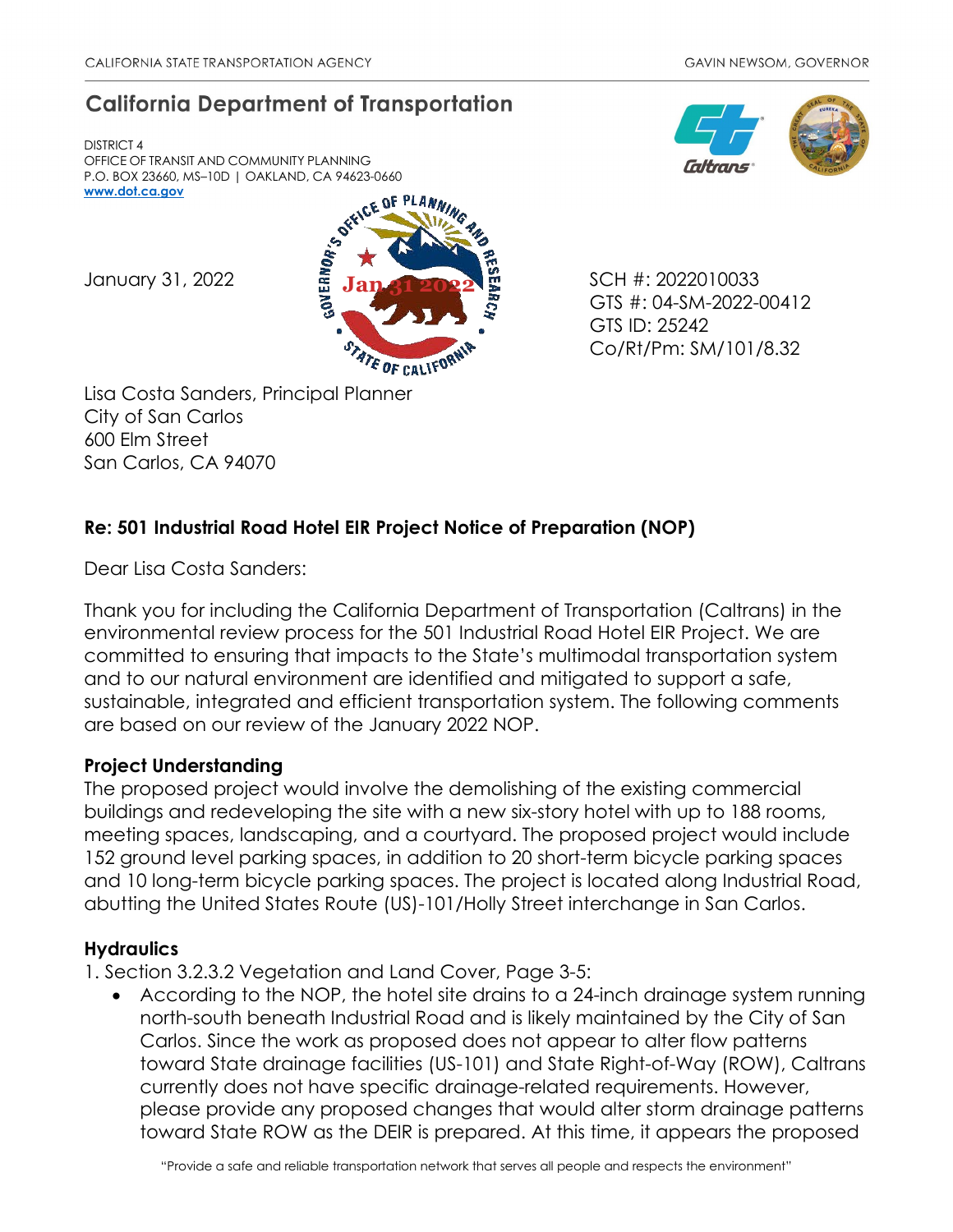Lisa Costa Sanders, Principal Planner January 31, 2022 Page 2

> changes, including installation of "Stormwater Treatment Planters with Rushes and Sedges" as shown on Figure 3-6, Landscape Plan, will likely only serve to improve the water quality and energy of flows to downstream drainage facilities.

- 2. Environmental Analysis, Hydrology and Water Quality, page 4-13:
	- All the points listed are of concern for projects of this type where significant impervious surface areas are proposed. Caltrans looks forward toward this analysis related to these points.
- 3. Discussion of Flood Control with Concurrence:
	- The project site is close to San Francisco Bay and in a low-lying area with shallow depths to groundwater. Please note that a discussion of flood control and concurrence by the City of San Carlos and the San Mateo Flood Control District are of particular importance.
- 4. C.3. Requirements of Municipal Regional Stormwater Permit (MRP):
	- Please include a detailed analysis of how the C.3. requirements of the MRP will be met for this proposed project. Information on the existing impervious surface and groundwater depths (already included) along with hydrology and flow data will need to be discussed further. Please include an explanation of how post-project surface flows will be reduced or match pre-project surface flows with data and demonstrate that the proposed project meets the C.3. MRP requirements.
- 5. Stormwater Drainage Plans and Details:
	- Please include plans and details showing how stormwater runoff from the proposed development will connect to the existing 24-inch drainage system running north-south beneath Industrial Road. We request the inclusion of flow quantities, downstream drainage system capacities, and graphic representations of hydraulic grade line elevations demonstrating adequate flow containment.

#### **Travel Demand Analysis**

With the enactment of Senate Bill (SB) 743, Caltrans is focused on maximizing efficient development patterns, innovative travel demand reduction strategies, and multimodal improvements. For more information on how Caltrans assesses Transportation Impact Studies, please review Caltrans' [Transportation Impact Study](https://dot.ca.gov/-/media/dot-media/programs/transportation-planning/documents/sb-743/2020-05-20-approved-vmt-focused-tisg-a11y.pdf)  [Guide](https://dot.ca.gov/-/media/dot-media/programs/transportation-planning/documents/sb-743/2020-05-20-approved-vmt-focused-tisg-a11y.pdf).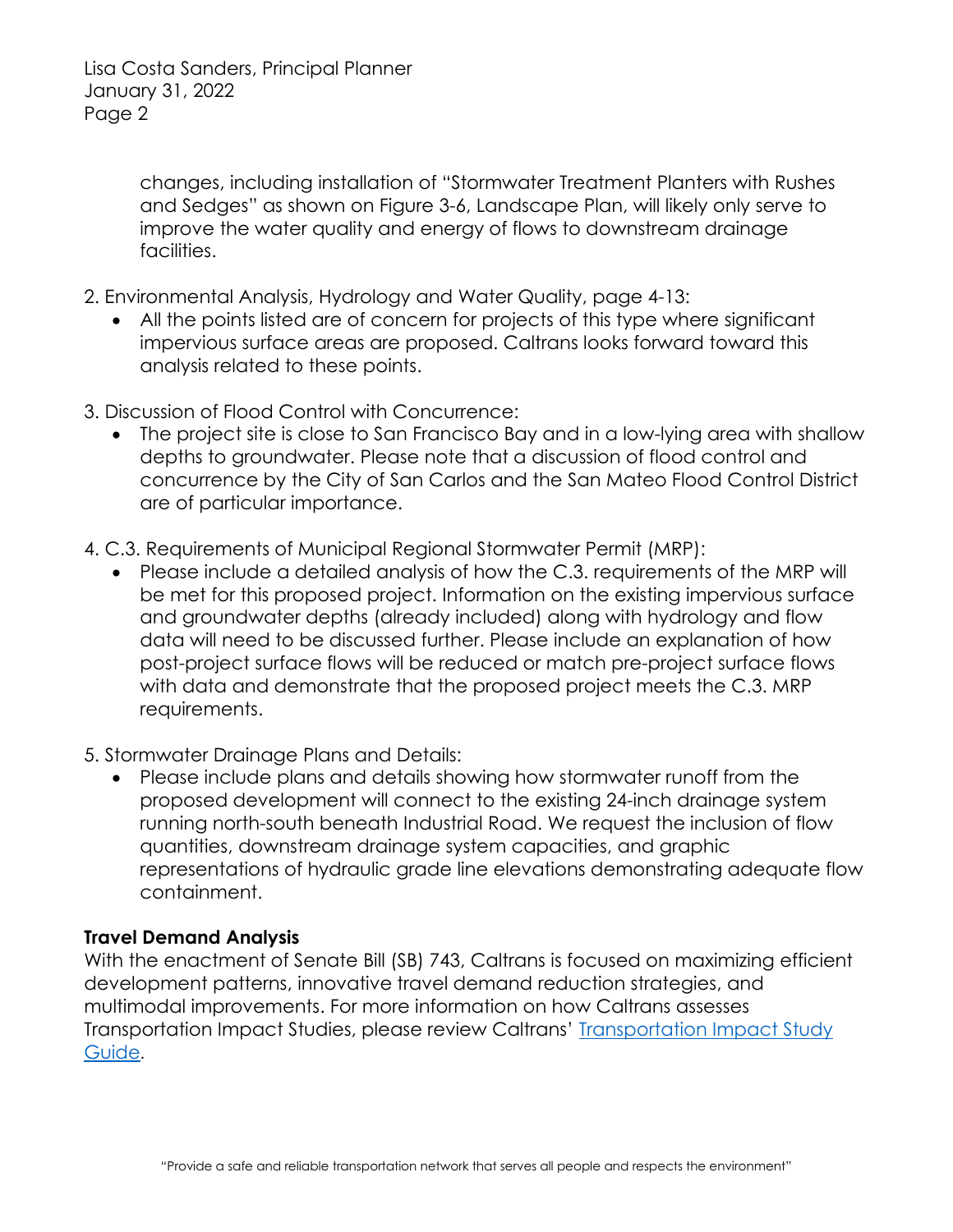Lisa Costa Sanders, Principal Planner January 31, 2022 Page 3

If the project meets the screening criteria established in the City's adopted Vehicle Miles Traveled (VMT) policy to be presumed to have a less-than-significant VMT impact and exempt from detailed VMT analysis, please provide justification to support the exempt status in align with the City's VMT policy. Projects that do not meet the screening criteria should include a detailed VMT analysis in the Draft Environmental Impact Report (DEIR), which should include the following:

- VMT analysis pursuant to the City's guidelines. Projects that result in automobile VMT per capita above the threshold of significance for existing (i.e. baseline) city-wide or regional values for similar land use types may indicate a significant impact. If necessary, mitigation for increasing VMT should be identified. Mitigation should support the use of transit and active transportation modes. Potential mitigation measures that include the requirements of other agencies such as Caltrans are fully enforceable through permit conditions, agreements, or other legally-binding instruments under the control of the City.
- A schematic illustration of walking, biking and auto conditions at the project site and study area roadways.
- The project's primary and secondary effects on pedestrians, bicycles, travelers with disabilities and transit performance should be evaluated, including countermeasures and trade-offs resulting from mitigating VMT increases. Access to pedestrians, bicycle, and transit facilities must be maintained.

## **Mitigation Strategies**

Caltrans recognizes the preliminary Transportation Demand Management (TDM) measure recommendations and looks forward to updates/modifications to the TDM measures, if any, in the DEIR.

## **Transportation Impact Fees**

Please identify project-generated travel demand and estimate the costs of transit and active transportation improvements necessitated by the proposed project; viable funding sources such as development and/or transportation impact fees should also be identified. We encourage a sufficient allocation of fair share contributions toward multi-modal and regional transit improvements to fully mitigate cumulative impacts to regional transportation. We also strongly support measures to increase sustainable mode shares, thereby reducing VMT.

## **Utilities**

Any utilities that are proposed, moved or modified within Caltrans' ROW shall be discussed. If utilities are impacted by the project, provide site plans that show the location of existing and/or proposed utilities. These modifications require a Caltransissued encroachment permit.